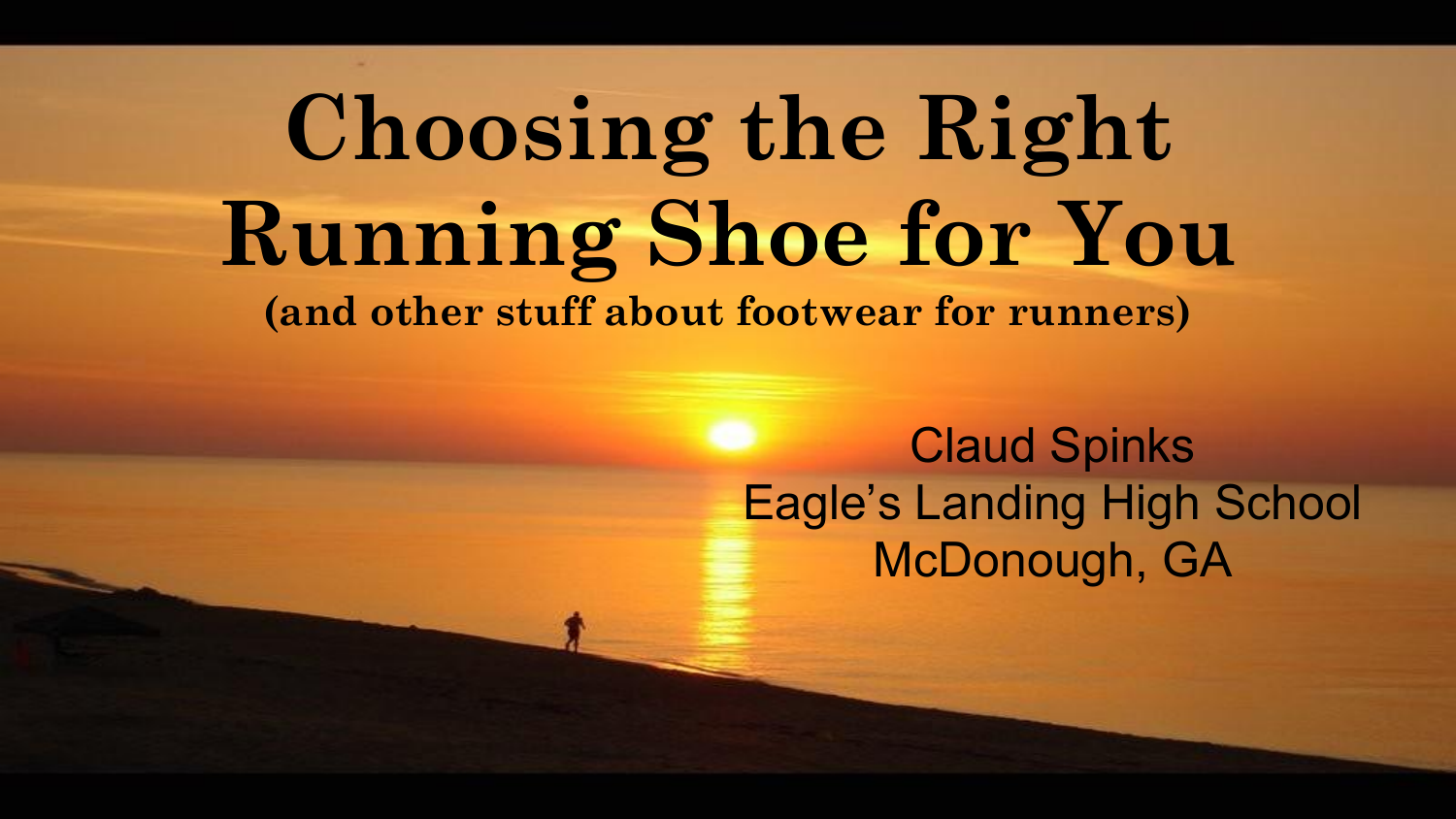## My first running shoes

QuickTime"" and a<br>TIFF (Uncompressed) decompressor<br>are needed to see this picture.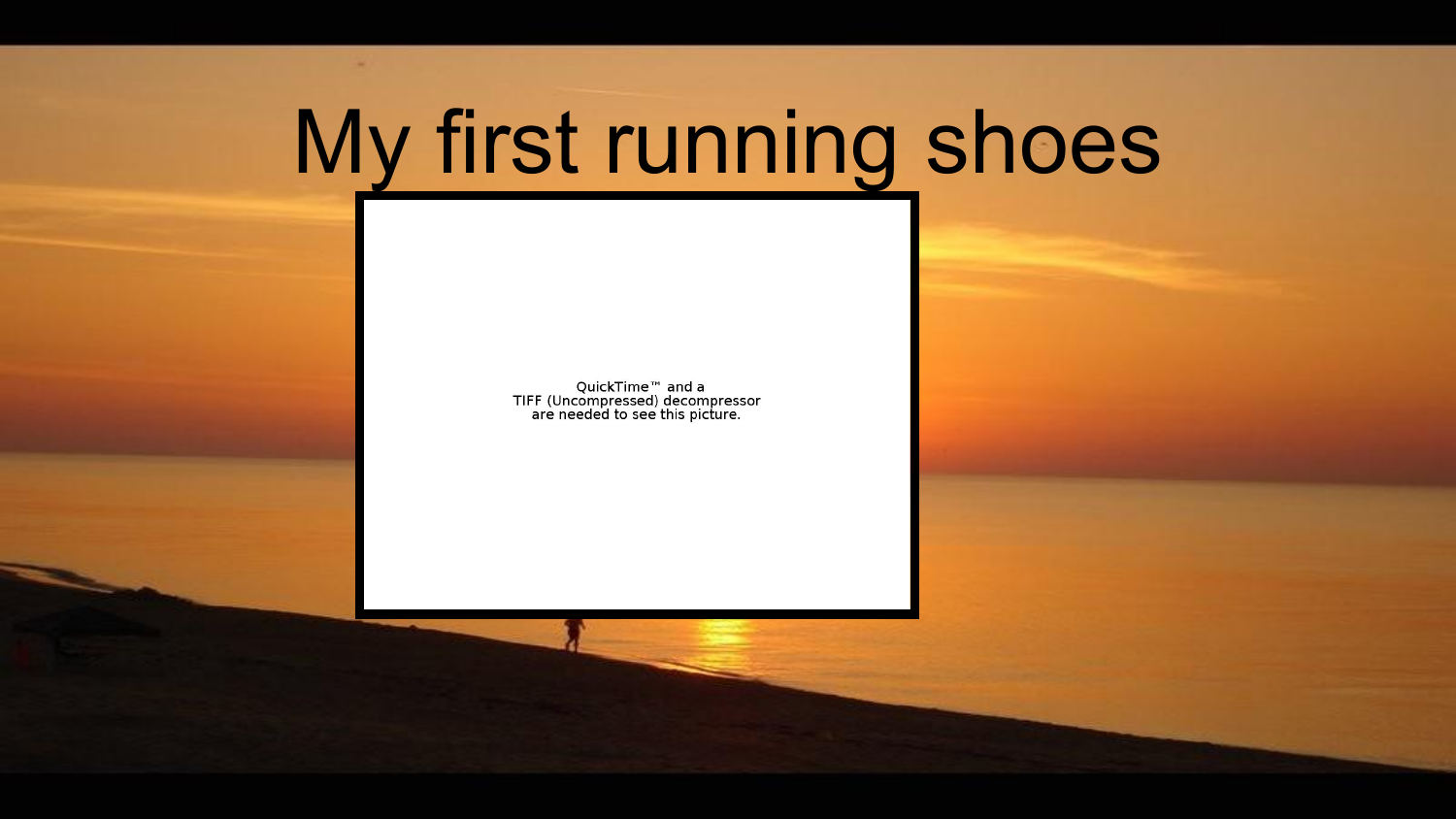#### My first pair of racing shoes

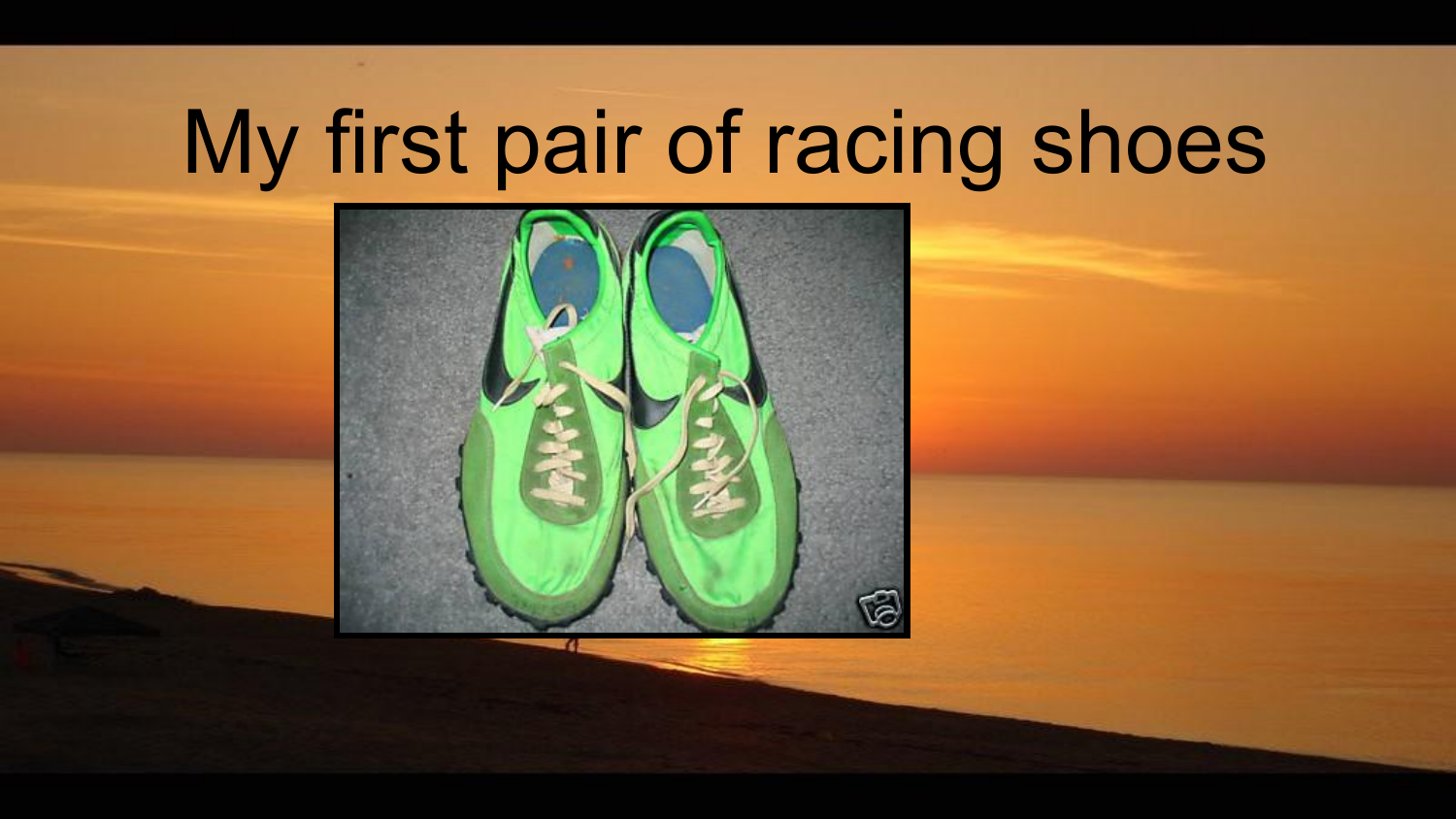### Flip - Flops

They can cause ankle and foot pain. They normally have no support. Avoid them or don't wear them if you are on your feet a lot.



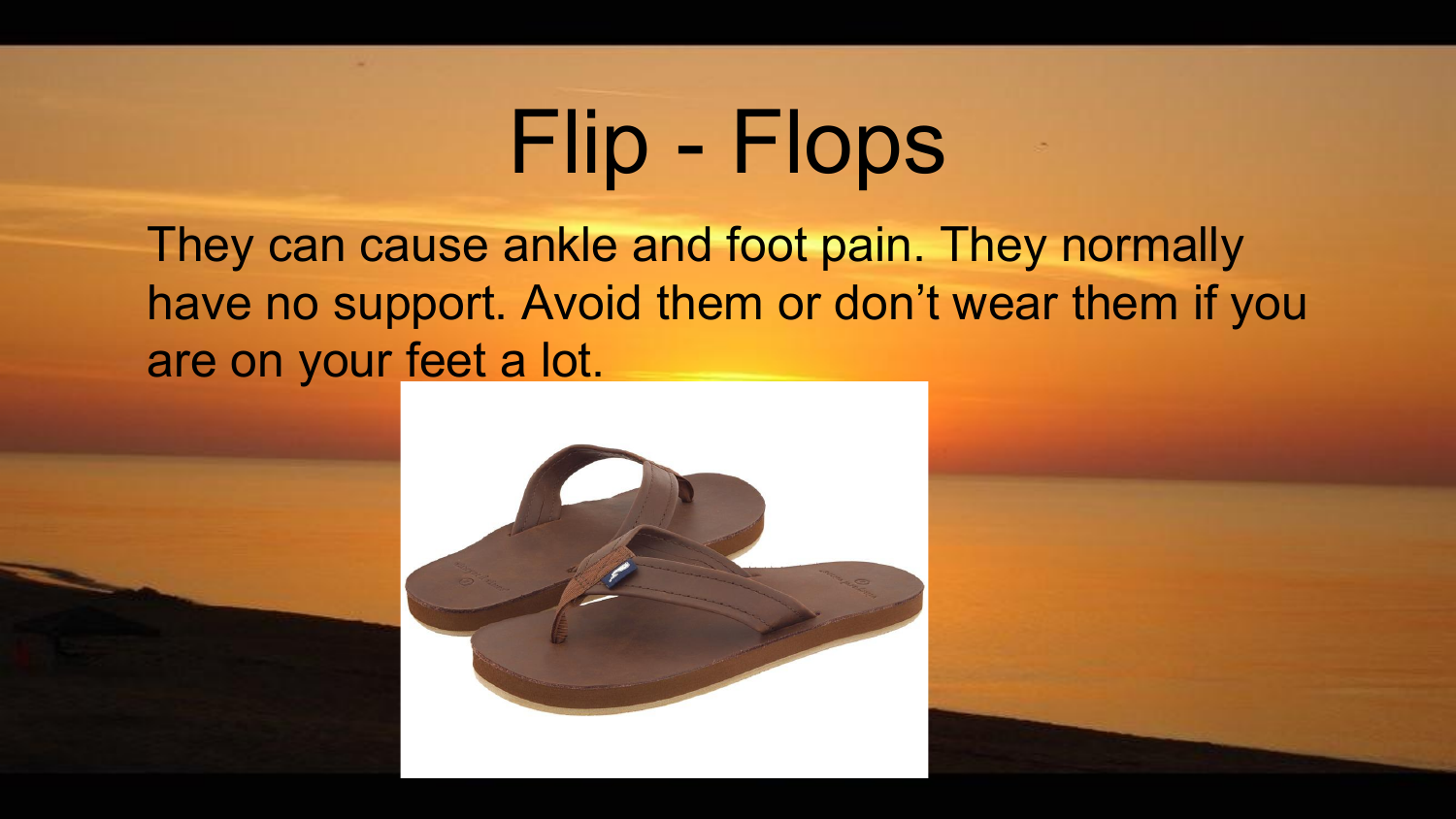#### Some Running Shoe Facts

- They last about 400 miles
- They will age and don't forever.
- Good quality running shoes don't have to cost a fortune

The wrong shoes can hurt you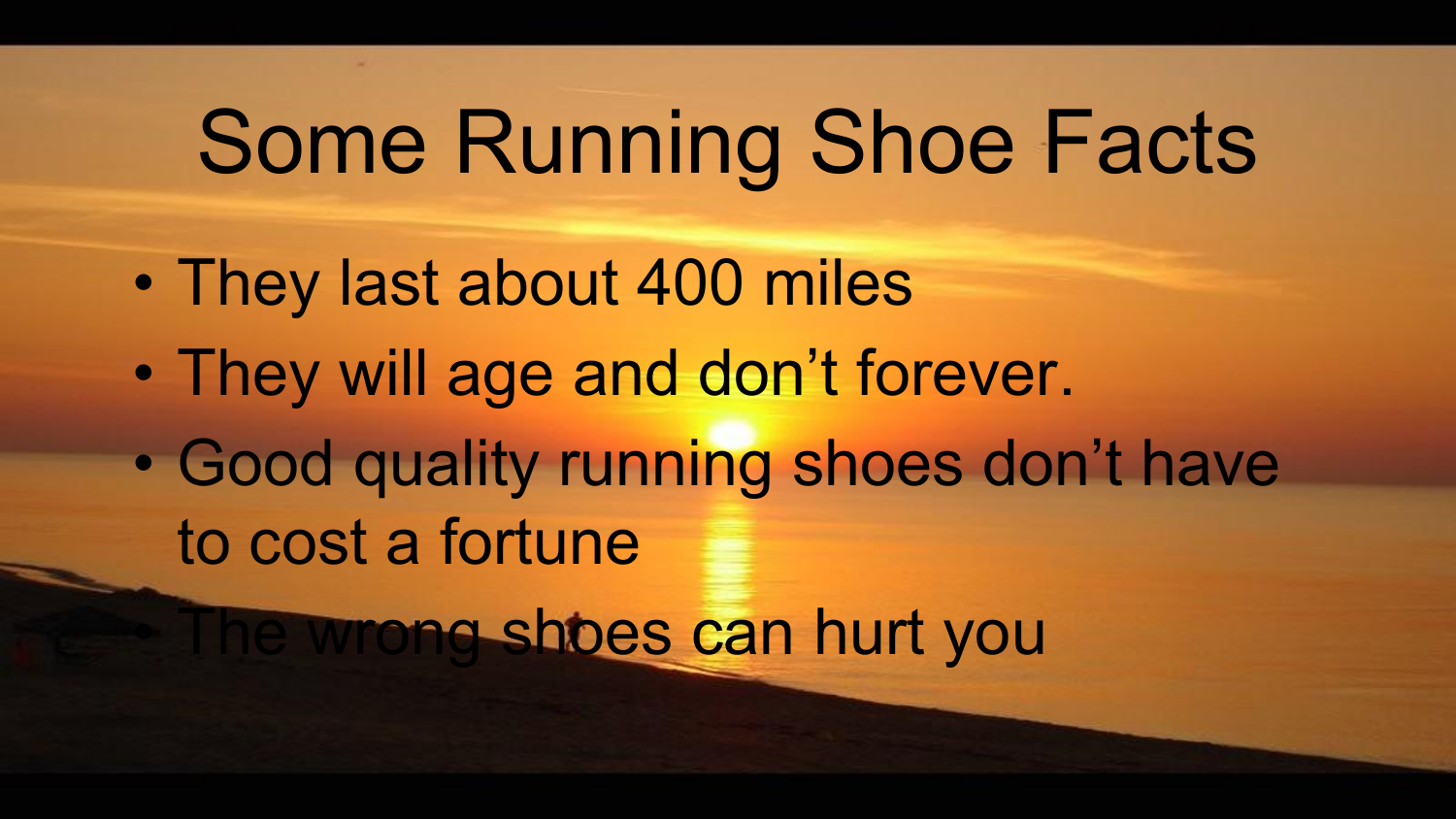## Aren't most running shoes the same??

- Most major manufacturers have good quality shoes and "other" shoes
- Most quality shoes are designed for specific types or runners
	- There are different types of shoes for
	- environme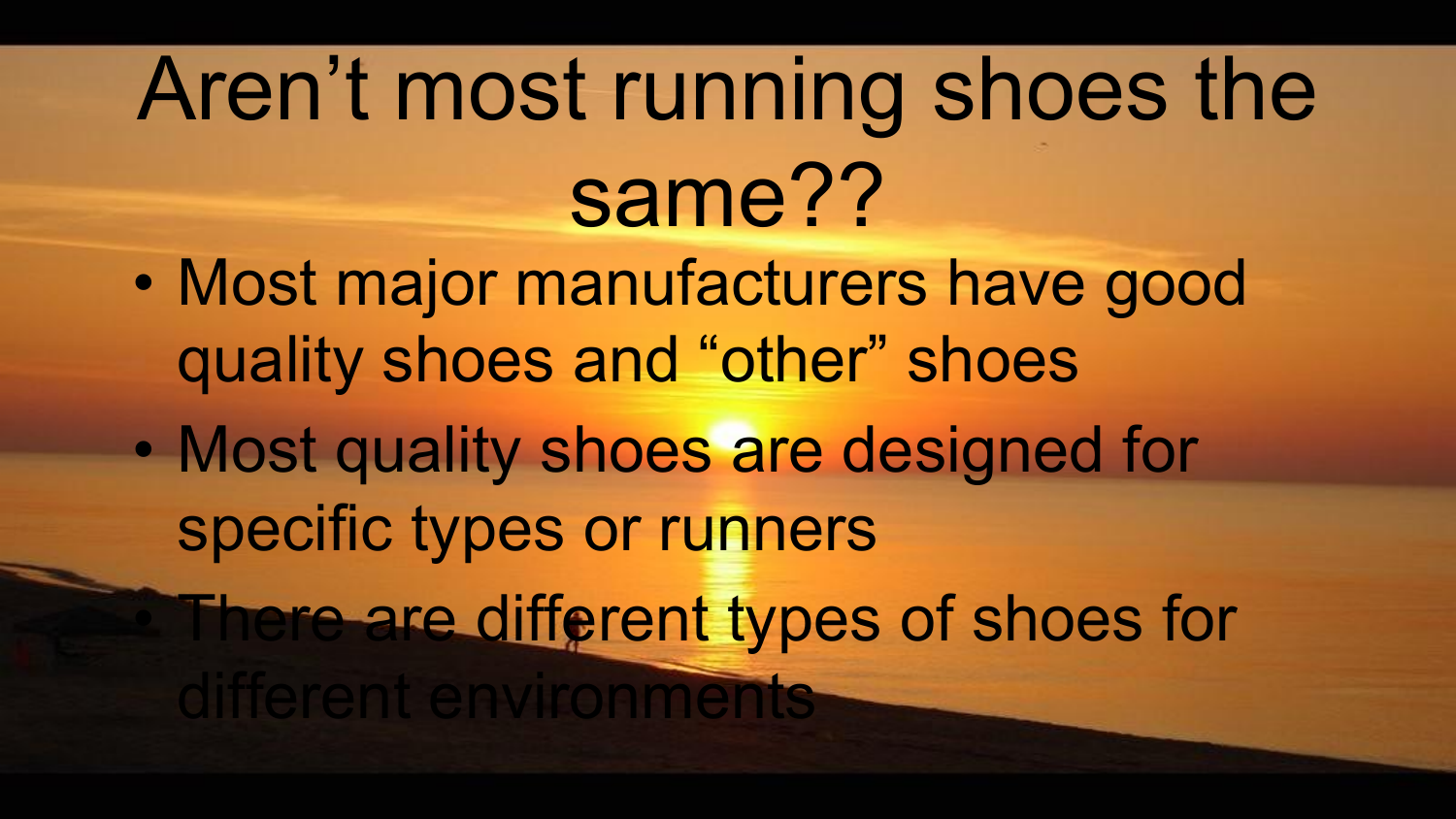Most quality running shoes are designed for specific types of runners.

- Over pronaters
- Neutral
- Supinators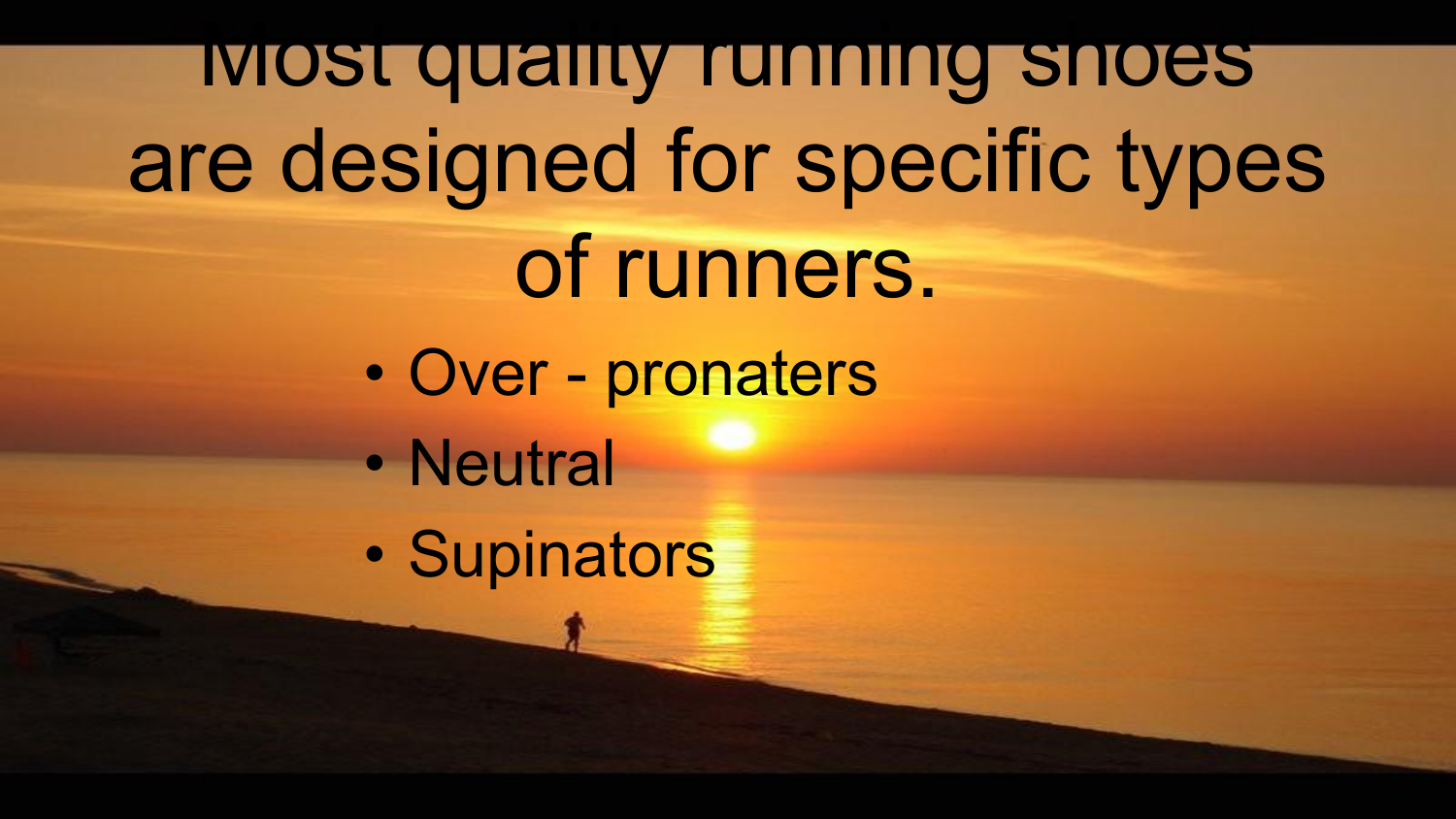## Other design elements

- Cushioned shoes
- Lightweight 'trainer"
- Arch support

• Minimalism

• Specialty training shoes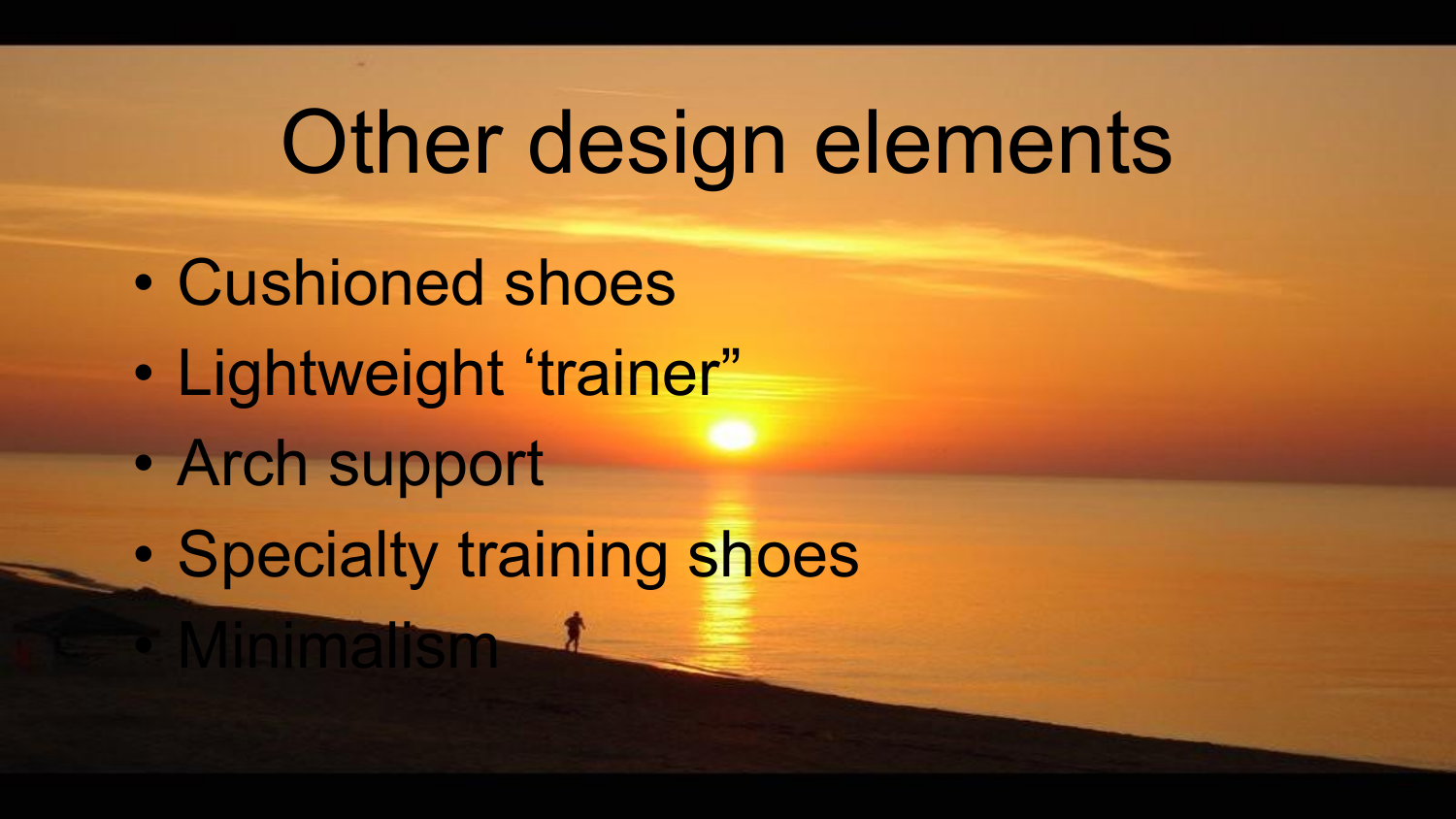# Buying a pair of running shoes the right way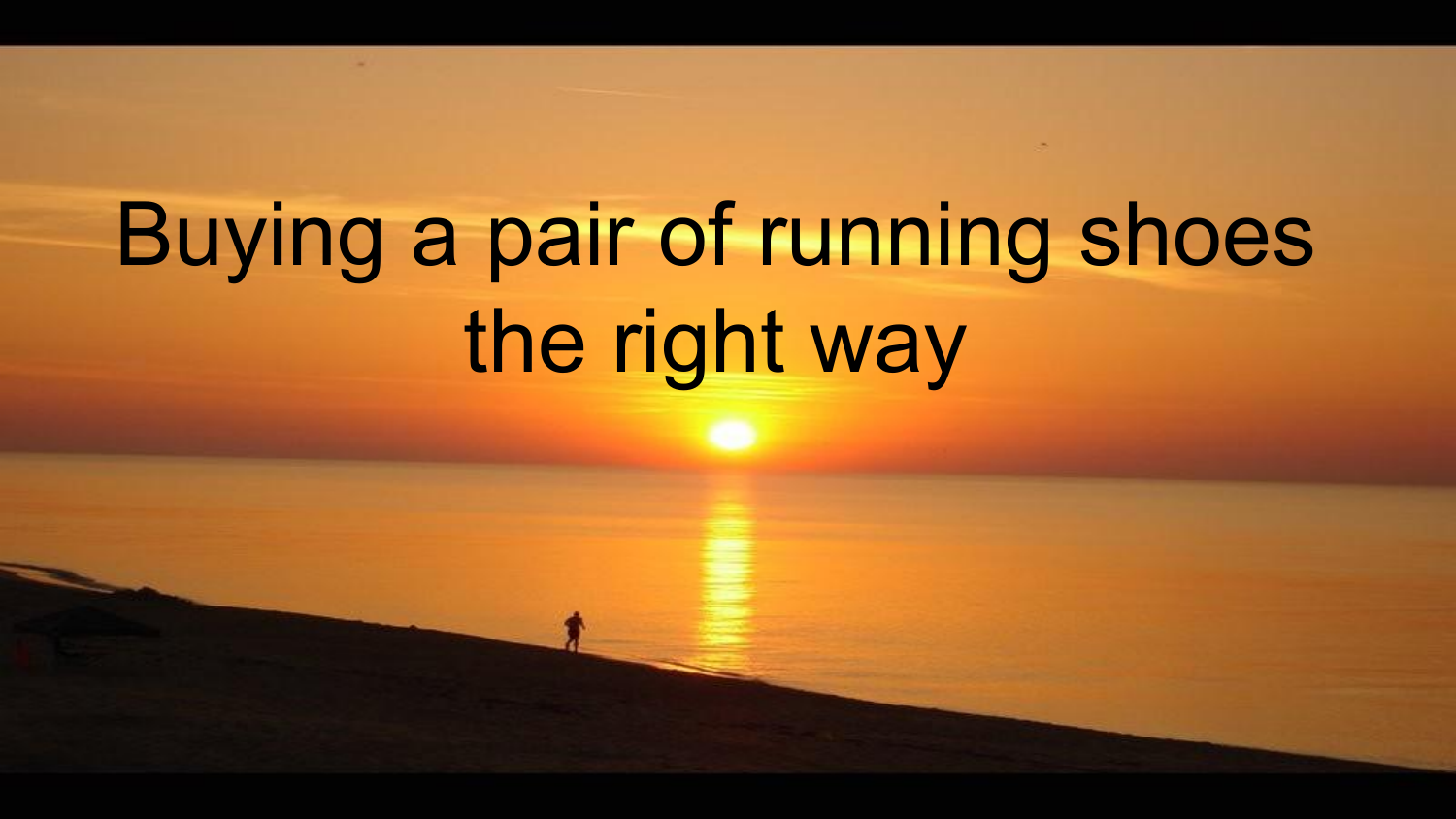### Why a specialty store?

- They know running shoes and styles
- They only carry quality running shoes
- They will let you try on many, many pairs of shoes (they don't make  $A$ in a
- You can run in them in the store and on the sidewalk
- Some of these stores will even do an analysis of your running style. They are NOT more expensive then the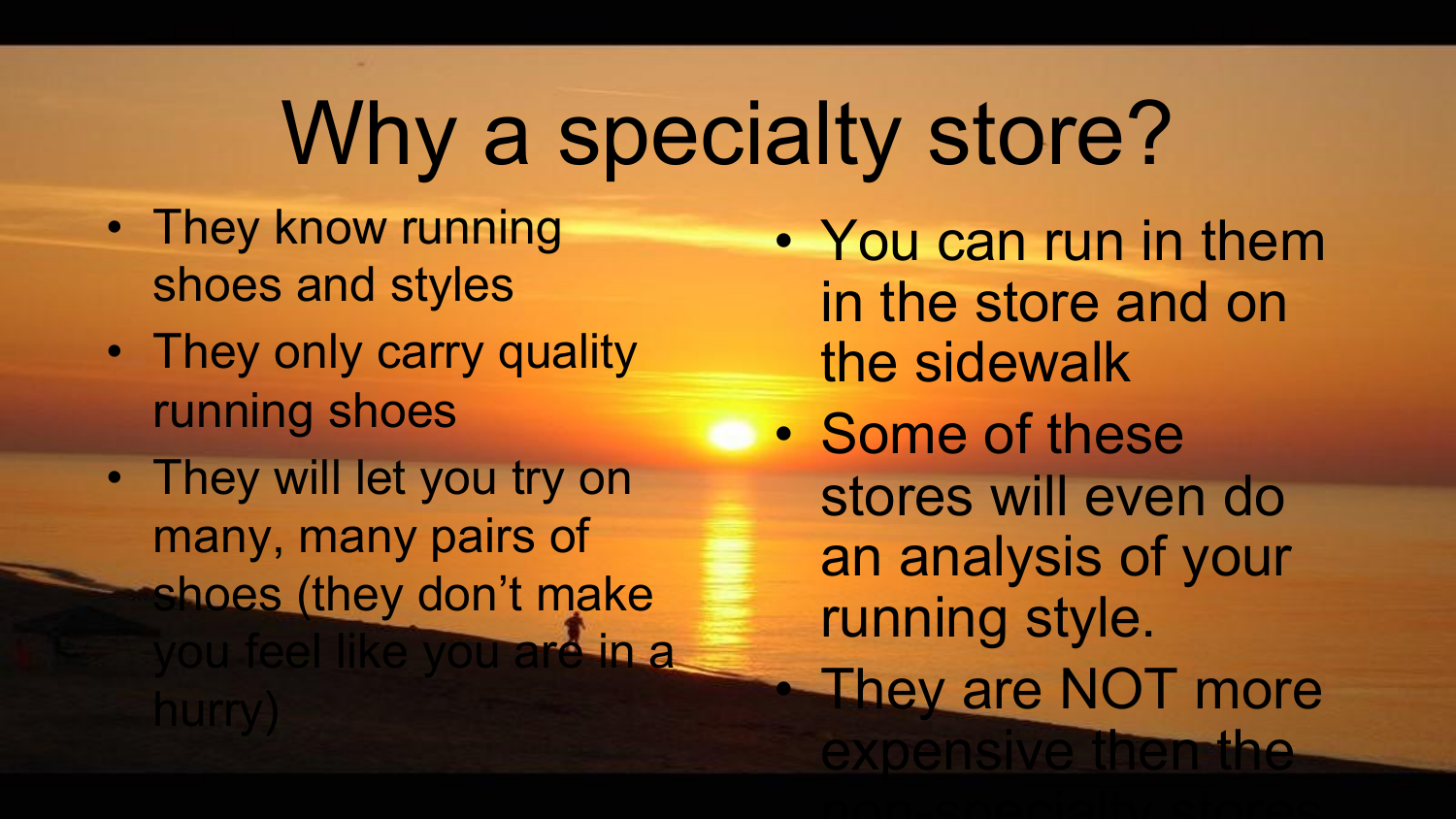Department stores and "Big Box" athletic stores sell all kinds of shoes. They will carry what people will buy regardless of how good the shoe is for running.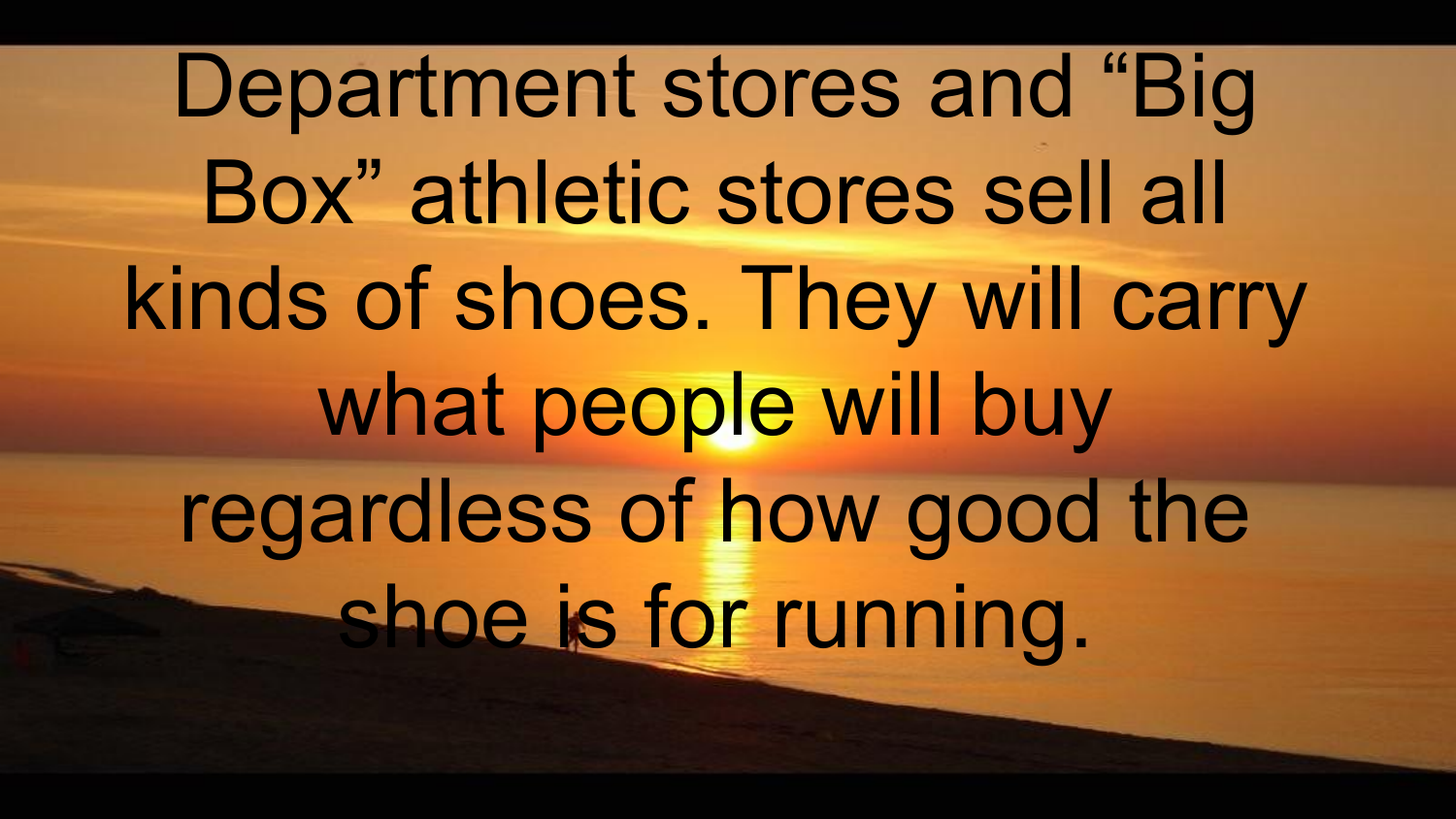You must be educated and know what you want to buy to shop at one of these stores. Resist the urge to buy shoes based on style The sales associates at these stores normally Know very little about running.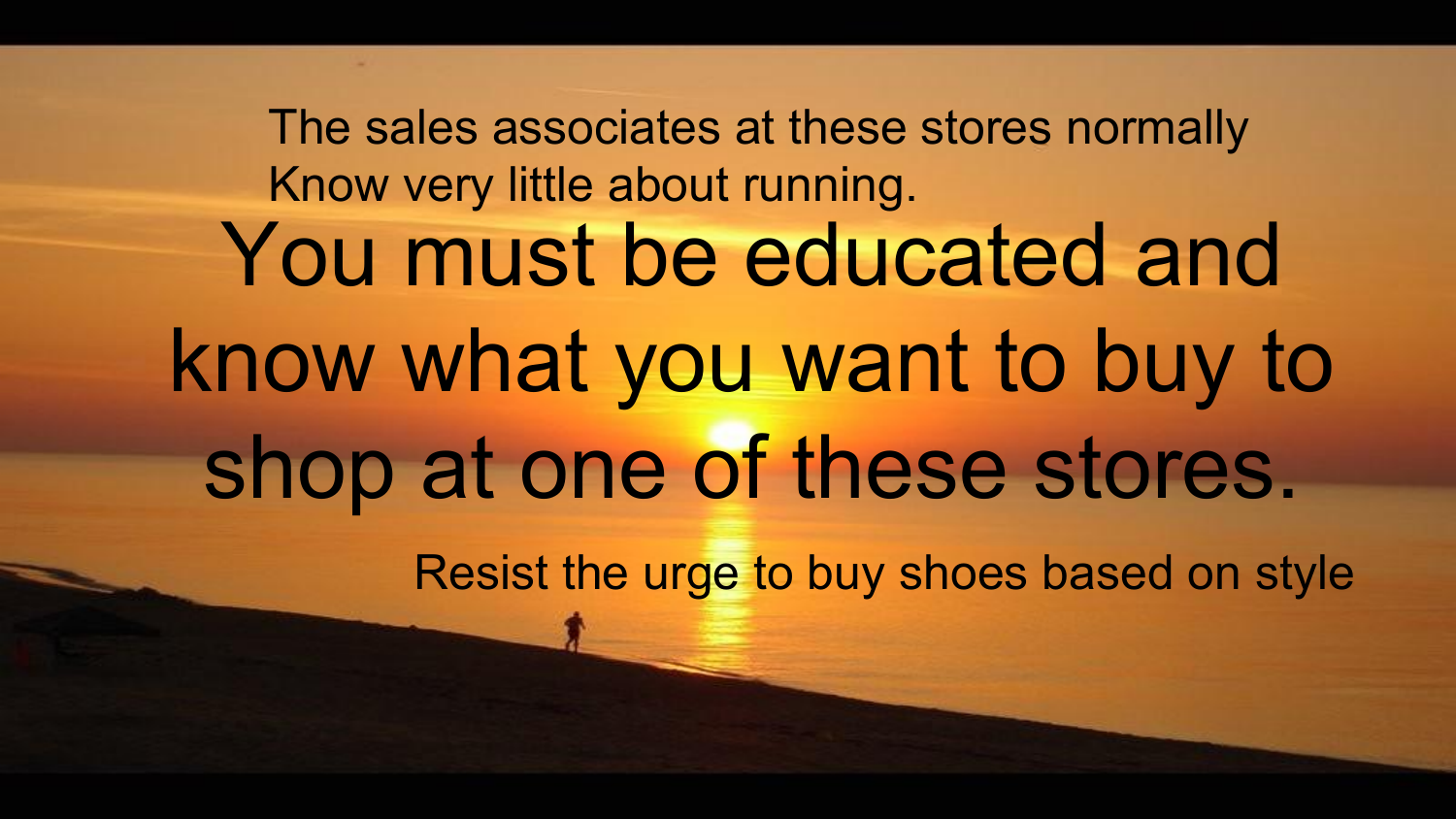# If you are unsure what to buy or what is best for you… Go to a specialty running store!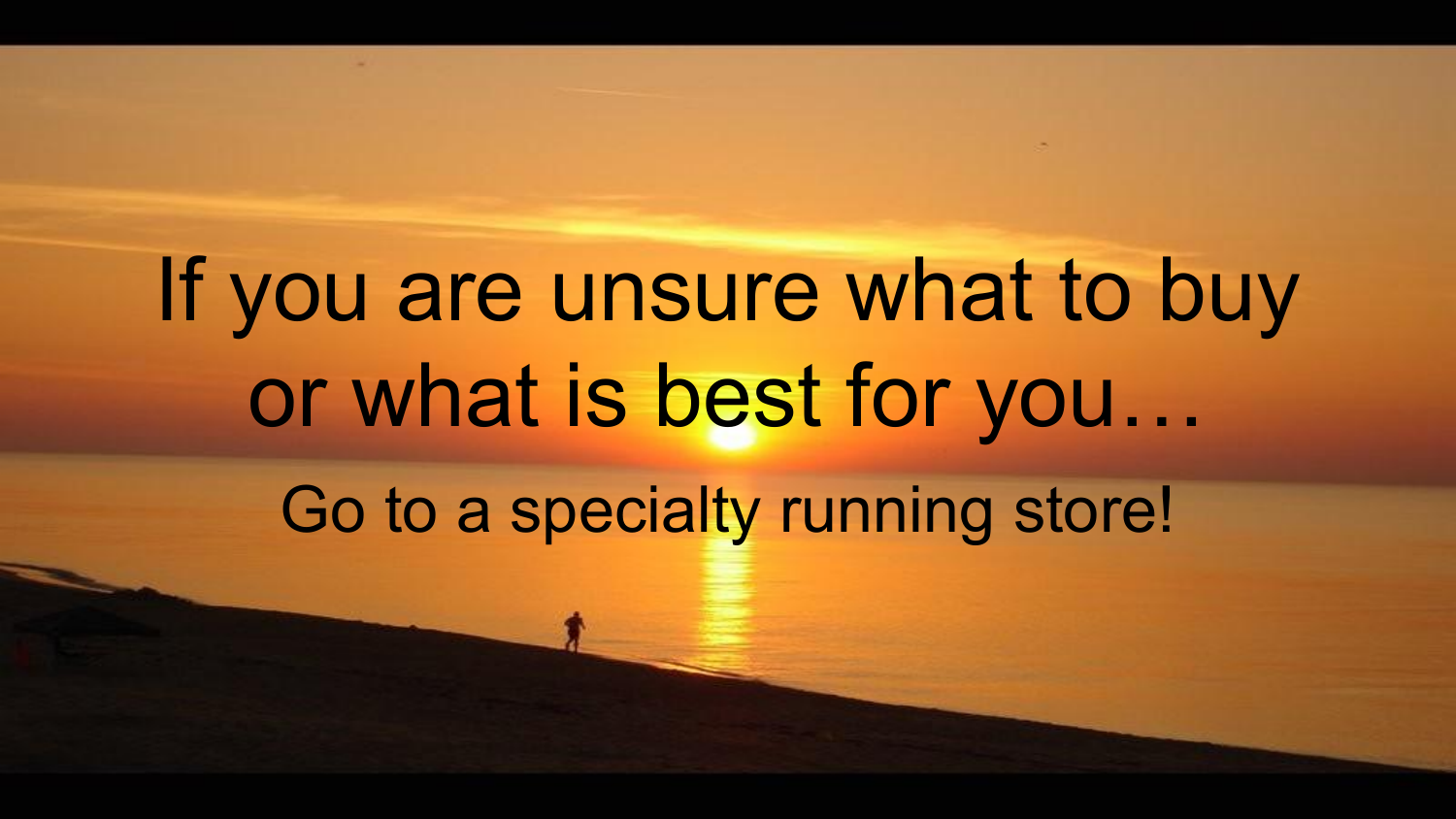Caring for your running shoes They are going to get dirty. You really can't prevent it. When they get muddy:

- Don't wash them in the washing machine
- Don't put them in the dryer
- Wipe, brush or knock off the mud

• Unlace them, pull out the liner and let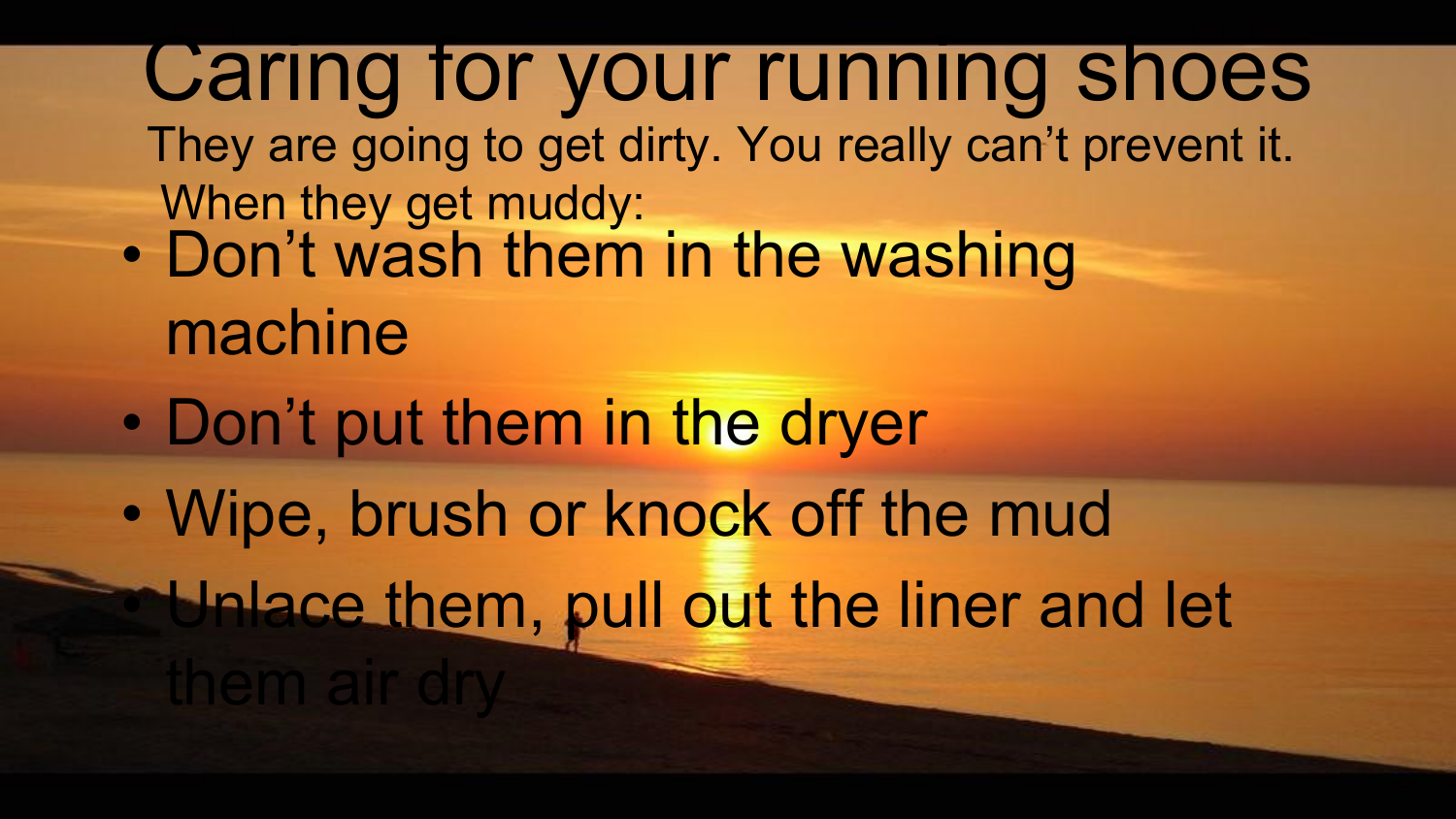- Your running shoes will probably not smell the best. Just set them on the porch.
- You may want to have two pairs. Rotate them.
- When you find a pair of shoes that work for you - stick with them. Keep buying that brand and model.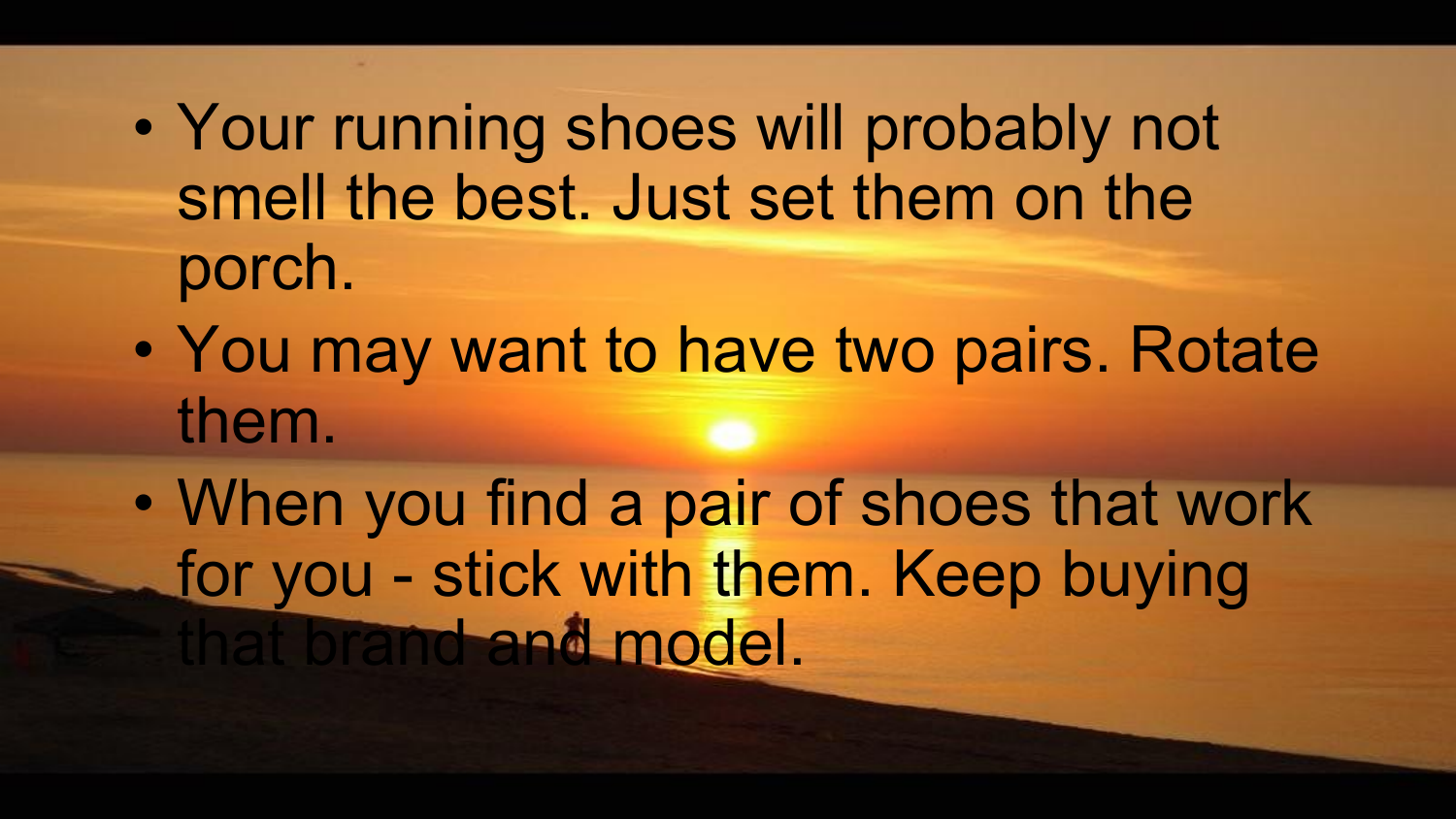#### Racing Shoes

There are two kinds of distance spikes - cross country and track spikes. Cross country spikes are generally heavier and more durable then track spikes. Within the area of track and cross country spikes there are many different groups - middle distance, longer distance, etc.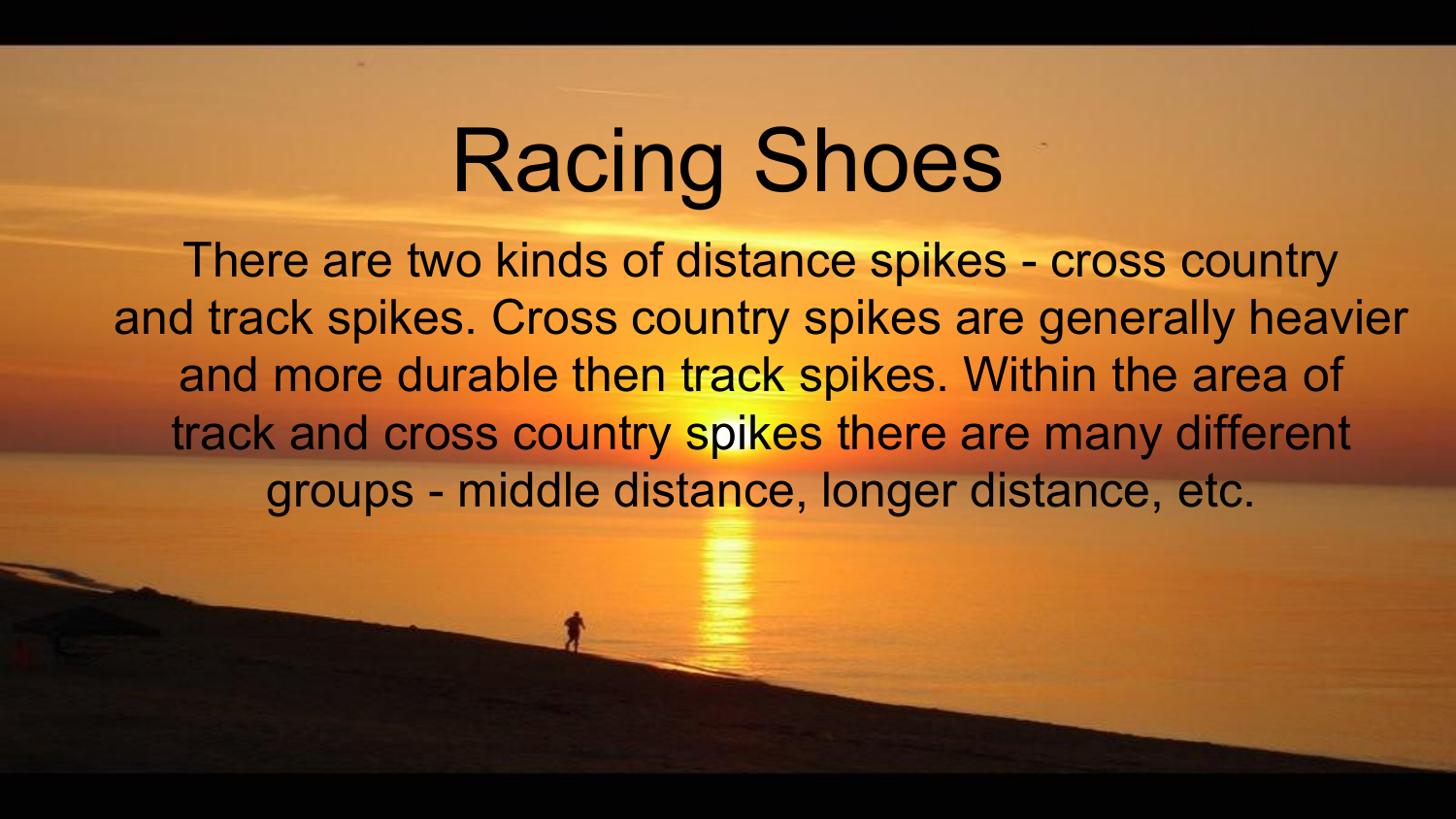## Track Spikes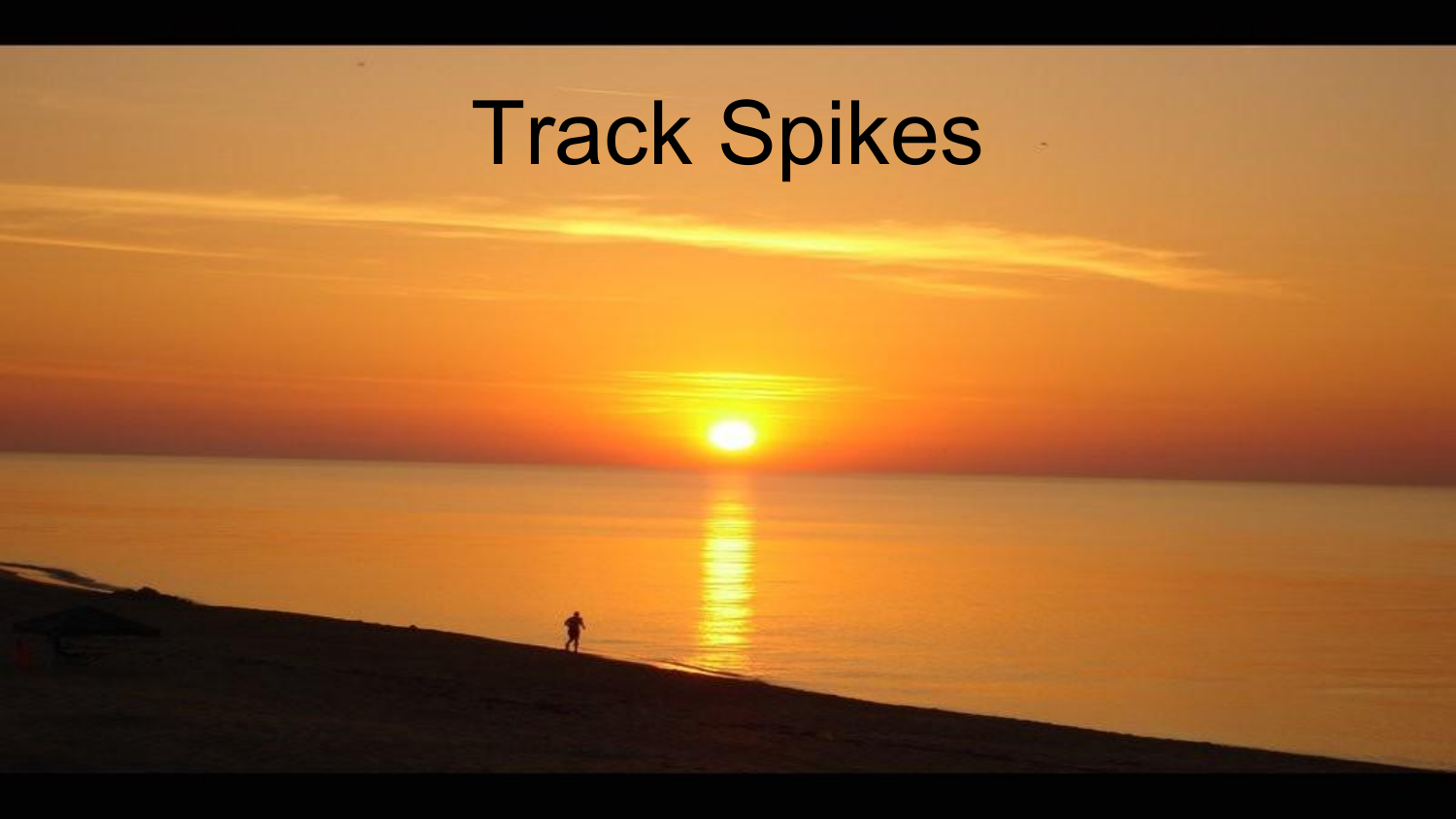#### The Nike Zoom Victory

QuickTime™ and a<br>TIFF (Uncompressed) decompressor<br>are needed to see this picture.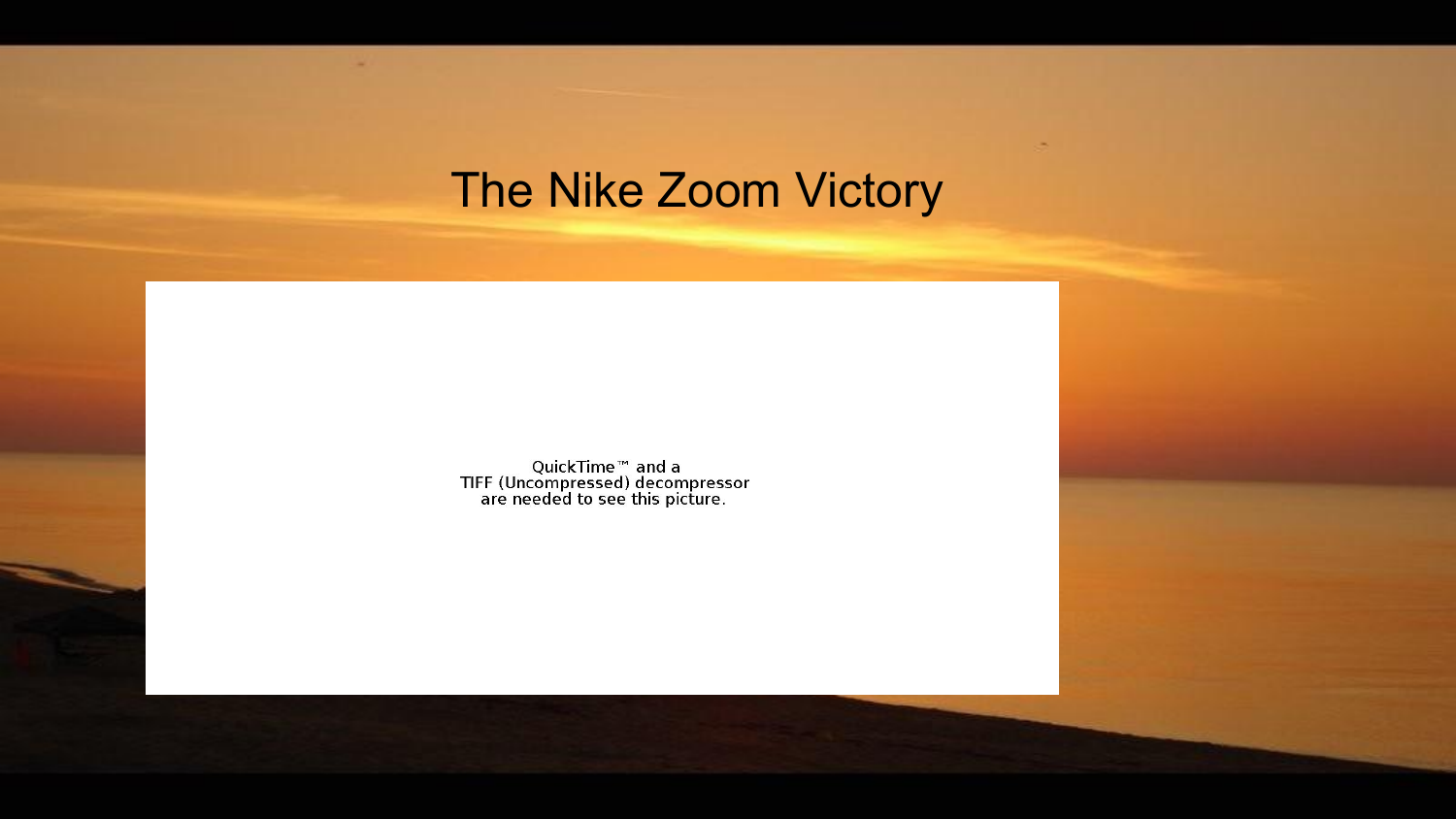## Racing Flats

QuickTime™ and a<br>TIFF (Uncompressed) decompressor<br>are needed to see this picture.